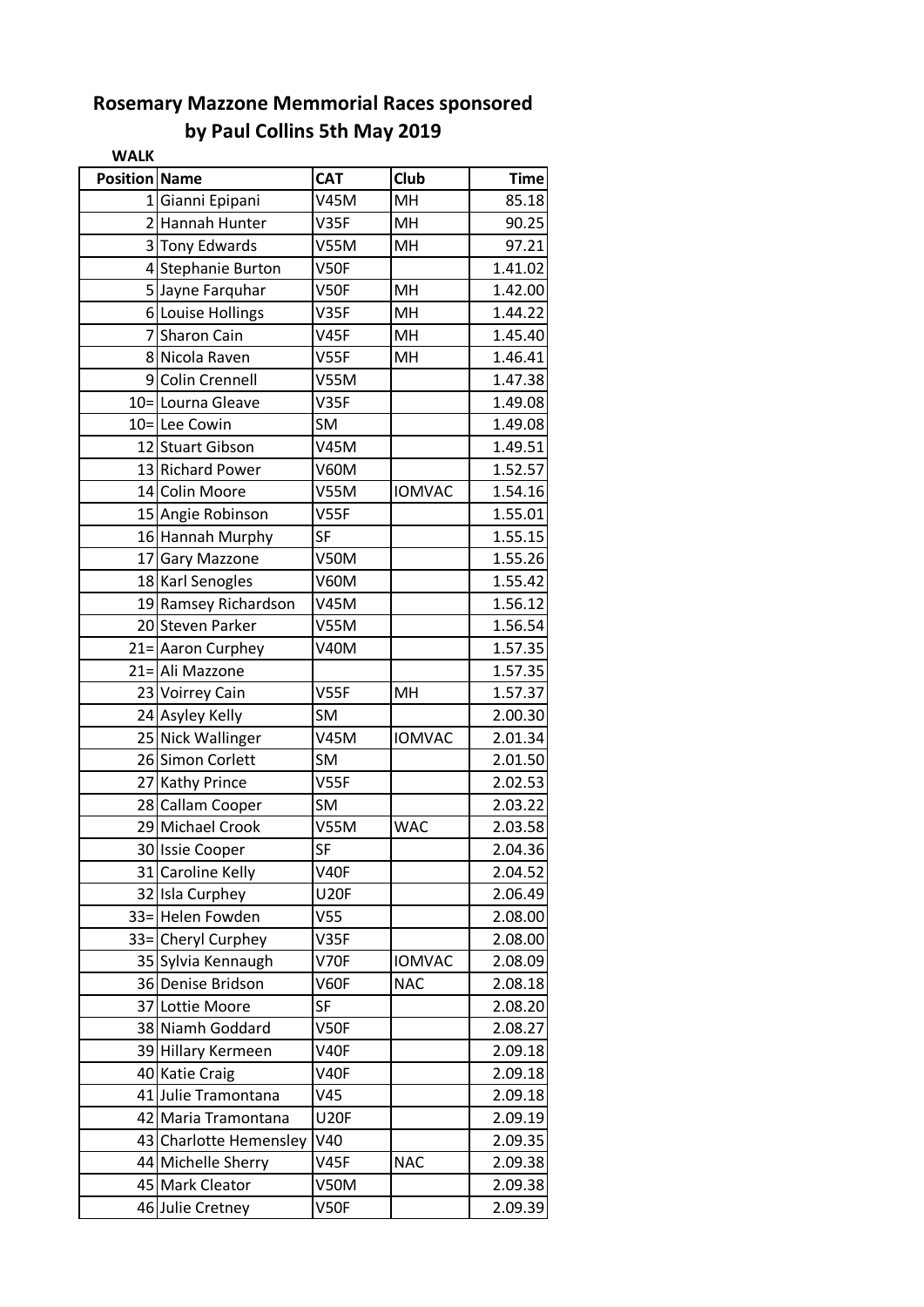|    | 47 Lalage Cain        | <b>SF</b>        | MH         | 2.09.45 |
|----|-----------------------|------------------|------------|---------|
|    | 48 Sam Curphy         | <b>SF</b>        |            | 2.09.47 |
|    | 49 Mike Williams      | <b>V60M</b>      |            | 2.10.44 |
|    | 50 Tobias Cowin       | <b>SM</b>        |            | 2.11.36 |
|    | 51 Tim Perry          | <b>V45M</b>      |            | 2.12.05 |
|    | 52 Dino Mazzone       | <b>SM</b>        |            | 2.12.05 |
|    | 53 Andrew Feeney      | <b>SM</b>        |            | 2.12.54 |
|    | 54 Liam Mazzone       | <b>SM</b>        |            | 2.12.55 |
|    | 55 Alfred Matner      | <b>SM</b>        |            | 2.12.55 |
|    | 56 Michelle Ellie     | <b>V45F</b>      |            | 2.14.40 |
|    | 57 Leah Crowe         | SF               |            | 2.15.05 |
|    | 58 Lauren Brew        | <b>SF</b>        |            | 2.15.05 |
|    | 59 Catherine Jackson  | V50F             |            | 2.15.30 |
|    | 60 Danielle Webster   | <b>SF</b>        |            | 2.15.32 |
|    | 61 Daniel Callow      | <b>SM</b>        |            | 2.15.33 |
|    | 62 Ciaran McElhinney  | <b>V50M</b>      |            | 2.15.38 |
|    | 63 Catherine Halligan | <b>SF</b>        |            | 2.16.51 |
|    | 64=Louise Slater      | SF               |            | 2.17.40 |
|    | 64= Jess Hamill       | SF               |            | 2.17.40 |
|    | 66 Claire Cavanagh    | <b>V40F</b>      | <b>NAC</b> | 2.17.53 |
|    | 67 Stephen Oates      | V35M             |            | 2.19.05 |
|    | 68 Karen O'Donnell    | <b>V40F</b>      |            | 2.19.11 |
|    | 69 Will Rand          | <b>V35M</b>      |            | 2.19.14 |
|    | 70 Georgia Sullivan   | <b>SF</b>        |            | 2.19.35 |
|    | 71 Grace Bailey       | <b>U20F</b>      |            | 2.19.35 |
|    | 72 Josy Epse          | <b>SM</b>        |            | 2.20.06 |
|    | 73 Ellie Millar       | <b>SF</b>        |            | 2.20.07 |
|    | 74 Shona Shade        | V50F             |            | 2.20.07 |
|    | 75 Shane Garrett      | <b>SM</b>        |            | 2.20.08 |
|    | 76 Mary Kennish       | <b>SF</b>        |            | 2.20.50 |
|    | 77 Lyndsey Clark      | SF               |            | 2.20.50 |
|    | 78 Phil Goddard       | <b>V50M</b>      |            | 2.21.08 |
|    | 79 Margaret Kelly     | V50F             |            | 2.22.35 |
|    | 80 Lisa Kinrade       | <b>V45F</b>      |            | 2.22.35 |
|    | 81 Sammie McDonald    | <b>V40F</b>      |            | 2.22.36 |
|    | 82 Katie Corlett      | SF               |            | 2.23.19 |
|    | 83 Paul Dean          | <b>V60M</b>      |            | 2.23.20 |
|    | 84 Jane Smith         | V50F             |            | 2.27.28 |
|    | 85 Olivia Mazzone     | <b>U20F</b>      |            | 2.27.28 |
|    | 86 Stacey Robinson    | V35F             |            | 2.27.56 |
| 87 | George Stewart        | <b>V35M</b>      |            | 2.27.57 |
|    | 88 Kym Wardle         | SF               |            | 2.28.27 |
|    | 89 Jen Robinson       | SF               |            | 2.29.10 |
|    | 90 Sam Cass           | SF               |            | 2.29.11 |
|    | 91 Graham Cole        | <b>SM</b>        |            | 2.29.11 |
|    | 92 Sarah Hitchen      | V35F             |            | 2.29.13 |
|    | 93 Frazer Maclean     | <b>SM</b>        |            | 2.33.16 |
|    | 94 Debrah Pope        | V55F             |            | 2.34.35 |
|    | 95 Ruth Quiambad      | V45F             |            | 2.34.36 |
|    | 96 Nikki Greensmith   | V <sub>40F</sub> |            | 2.37.09 |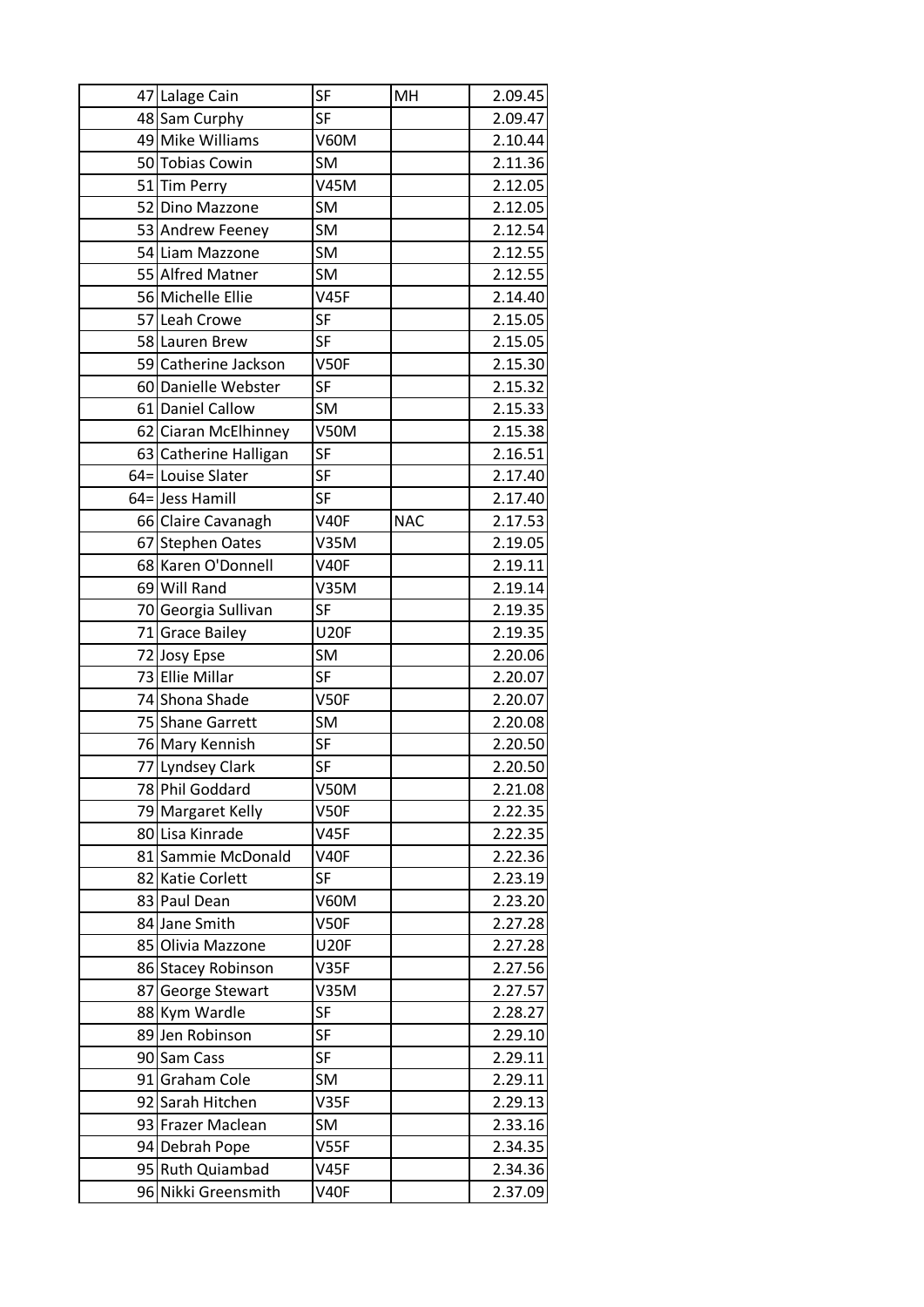| 97 Tom Moffatt       | <b>U20M</b> |            | 2.44.28 |
|----------------------|-------------|------------|---------|
| 98 Sebastian Thomas  | <b>SM</b>   |            | 2.44.28 |
| 99 Lyndsey Maddrell  | <b>V40F</b> |            | 2.51.50 |
| 100 Jo Molyneux      | <b>V40F</b> |            | 2.51.50 |
| 101 Carolanne Hanley | SW          | <b>NAC</b> | 2.54.56 |

| <b>RUN</b>           |                     |             |                |             |
|----------------------|---------------------|-------------|----------------|-------------|
| <b>Position Name</b> |                     | <b>CAT</b>  | Club           | <b>Time</b> |
|                      | 1 Ollie Lockley     | <b>SM</b>   | MH             | 48.56       |
|                      | 2 Alan Corlett      | <b>SM</b>   | MH             | 51.36       |
|                      | 3 Andy Nash         | <b>SM</b>   | <b>MTC</b>     | 55.13       |
|                      | 4 Will Draper       | <b>U20M</b> | <b>MTC</b>     | 56.22       |
|                      | 5 Jamie Newton      | <b>V40M</b> | MH             | 57.29       |
|                      | 6 Nigel Quaye       | V35M        | <b>MTC</b>     | 58.47       |
| 7                    | Paul Condon         | <b>V40M</b> |                | 59.48       |
| 8                    | <b>Tom Hughes</b>   | <b>V40M</b> | <b>MFR</b>     | 60.04       |
|                      | 9 Ian Goodman       | <b>V40M</b> | <b>MFR</b>     | 60.24       |
|                      | 10 Paul Rogers      | V35M        | MH             | 60.37       |
|                      | 11 Chris Reynolds   | <b>V40M</b> | <b>MFR</b>     | 61.14       |
|                      | 12 Ali Morris       | <b>SM</b>   | <b>MFR</b>     | 62.21       |
|                      | 13 Adam Huxham      | <b>SM</b>   | <b>MFR</b>     | 64.49       |
|                      | 14 Matt Callister   | <b>V40M</b> | <b>NAC</b>     | 65.03       |
|                      | 15 Gail Griffiths   | V50F        | MH             | 65.43       |
|                      | 16 Ciara Hardisty   | SF          | MH             | 66.38       |
|                      | 17 Neil Brogan      | <b>V35M</b> | <b>MFR</b>     | 67.43       |
|                      | 18 Ryan Downey      | <b>SM</b>   | <b>MTC</b>     | 67.43       |
|                      | 19 Chris Feeney     | <b>V40M</b> | <b>MFR</b>     | 68.32       |
|                      | 20 Nikki Boyde      | <b>V45F</b> | <b>NAC</b>     | 69.05       |
|                      | 21 Steve Jones      | <b>V45M</b> | <b>NAC</b>     | 69.21       |
|                      | 22 Paul Perkins     | <b>V50M</b> | <b>NAC</b>     | 69.29       |
|                      | 23 Alan Brew        | <b>V35M</b> | <b>NAC</b>     | 70.31       |
|                      | 24 Jim Reid         | <b>V45M</b> | <b>MFR</b>     | 71.25       |
|                      | 25 Helen Taylor     | <b>V45F</b> | <b>WAC</b>     | 72.26       |
|                      | 26 Robert Quane     | <b>V50M</b> |                | 72.37       |
|                      | 27 Rebecca Reynolds | V35F        | <b>MFR</b>     | 73.45       |
|                      | 28 Jack Snidel      | <b>SM</b>   |                | 75.39       |
|                      | 29 Ian Ronan        | <b>V55M</b> | <b>MFR</b>     | 76.01       |
|                      | 30 David Hodgson    | <b>V50M</b> | <b>NAC</b>     | 76.12       |
|                      | 31 Nick Waterson    | <b>V55M</b> | <b>IOMVETS</b> | 76.25       |
|                      | 32 Nicola Bowker    | V50F        | <b>NAC</b>     | 76.51       |
|                      | 33 Alan Christian   | V35M        |                | 77.18       |
|                      | 34 Charlie Whipp    | V35M        | <b>MFR</b>     | 77.51       |
|                      | 35 Terry Bates      | V65M        | <b>IOMVETS</b> | 78.40       |
|                      | 36 Lawrence Dyer    | V50M        | <b>NAC</b>     | 79.00       |
|                      | 37 Caroline Moran   | V45F        | <b>WAC</b>     | 79.09       |
|                      | 38 Darren Kelly     | V45M        |                | 80.03       |
|                      | 39 Shaun McEntee    | V35M        |                | 80.04       |
|                      | 40 Jessica Bryan    | <b>SF</b>   |                | 80.14       |
|                      | 41 Laura Carson     | <b>V40F</b> | MН             | 80.17       |
| 42                   | Les Brown           | <b>V65M</b> | MH             | 81.33       |
|                      |                     |             |                |             |